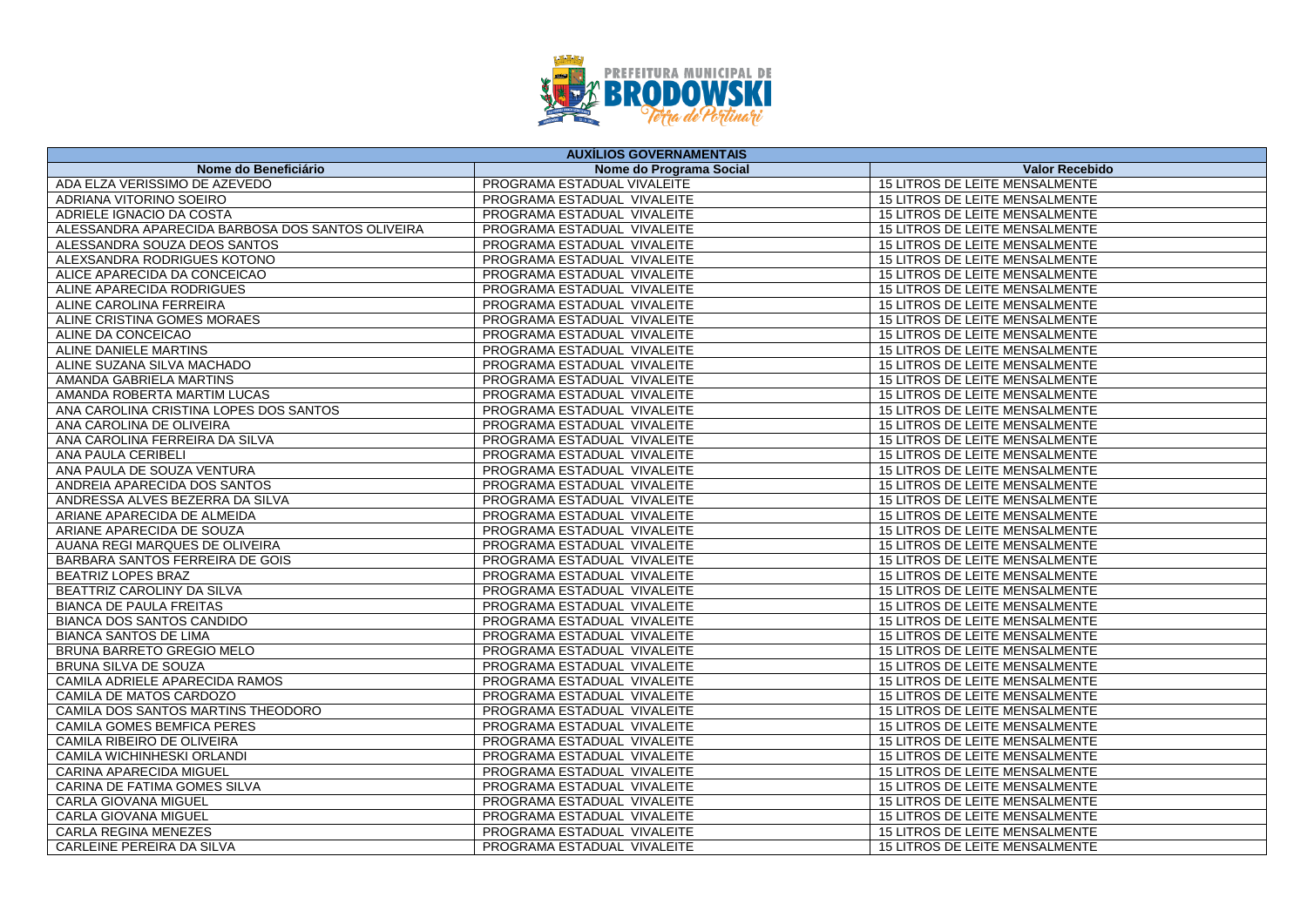

| <b>CINTIA MOURA</b>                    | PROGRAMA ESTADUAL VIVALEITE | 15 LITROS DE LEITE MENSALMENTE        |
|----------------------------------------|-----------------------------|---------------------------------------|
| <b>CLAUDILENE SIMEIA DOS REIS</b>      | PROGRAMA ESTADUAL VIVALEITE | <b>15 LITROS DE LEITE MENSALMENTE</b> |
| CLEIA APARECIDA DE CARVALHO SILVA      | PROGRAMA ESTADUAL VIVALEITE | 15 LITROS DE LEITE MENSALMENTE        |
| CLERIA DE ARAUJO SANTOS DE SOUZA       | PROGRAMA ESTADUAL VIVALEITE | 15 LITROS DE LEITE MENSALMENTE        |
| CRISLAINE JAINE MINELLI ALVES          | PROGRAMA ESTADUAL VIVALEITE | 15 LITROS DE LEITE MENSALMENTE        |
| <b>CRISTIANE MOREIRA FREITAS</b>       | PROGRAMA ESTADUAL VIVALEITE | 15 LITROS DE LEITE MENSALMENTE        |
| CRISTIANE ROSALINA FORCARELI RODRIGUES | PROGRAMA ESTADUAL VIVALEITE | 15 LITROS DE LEITE MENSALMENTE        |
| CRISTIANI ESPINDOLA PEREIRA            | PROGRAMA ESTADUAL VIVALEITE | 15 LITROS DE LEITE MENSALMENTE        |
| CRISTINA APARECIDA PEREIRA DOS SANTOS  | PROGRAMA ESTADUAL VIVALEITE | 15 LITROS DE LEITE MENSALMENTE        |
| CRISTINA DE JESUS SOUSA                | PROGRAMA ESTADUAL VIVALEITE | 15 LITROS DE LEITE MENSALMENTE        |
| CRISTYANE COSTA GONCALVES AMARAL       | PROGRAMA ESTADUAL VIVALEITE | <b>15 LITROS DE LEITE MENSALMENTE</b> |
| <b>DAIANA SILVA ALVES</b>              | PROGRAMA ESTADUAL VIVALEITE | 15 LITROS DE LEITE MENSALMENTE        |
| DAIANE NUNES DOS SANTOS                | PROGRAMA ESTADUAL VIVALEITE | 15 LITROS DE LEITE MENSALMENTE        |
| <b>DAIRA FERREIRA LOPES</b>            | PROGRAMA ESTADUAL VIVALEITE | <b>15 LITROS DE LEITE MENSALMENTE</b> |
| DALIANE MARTINS DA COSTA               | PROGRAMA ESTADUAL VIVALEITE | 15 LITROS DE LEITE MENSALMENTE        |
| DANIELA CRISTIANE POPOLIN BEZERRA      | PROGRAMA ESTADUAL VIVALEITE | 15 LITROS DE LEITE MENSALMENTE        |
| DARCILIA FRANCISCA DOS SANTOS          | PROGRAMA ESTADUAL VIVALEITE | 15 LITROS DE LEITE MENSALMENTE        |
| DEBORA ALINE DA SILVA ANTONIO          | PROGRAMA ESTADUAL VIVALEITE | 15 LITROS DE LEITE MENSALMENTE        |
| DIVINA JULIANA SOARES FREIRE           | PROGRAMA ESTADUAL VIVALEITE | 15 LITROS DE LEITE MENSALMENTE        |
| DULCEMARA DOS SANTOS MIRANDA           | PROGRAMA ESTADUAL VIVALEITE | 15 LITROS DE LEITE MENSALMENTE        |
| EDILAINE APARECIDA DOS SANTOS          | PROGRAMA ESTADUAL VIVALEITE | 15 LITROS DE LEITE MENSALMENTE        |
| EDNA APARECIDA DALTOSO MACEDO          | PROGRAMA ESTADUAL VIVALEITE | 15 LITROS DE LEITE MENSALMENTE        |
| EDNEIA QUINTINO DA SILVA LIMA          | PROGRAMA ESTADUAL VIVALEITE | 15 LITROS DE LEITE MENSALMENTE        |
| EDUARDA NAIANA DE OLIVEIRA             | PROGRAMA ESTADUAL VIVALEITE | 15 LITROS DE LEITE MENSALMENTE        |
| ELAINE CRISTINA DE OLIVEIRA DOS SANTOS | PROGRAMA ESTADUAL VIVALEITE | 15 LITROS DE LEITE MENSALMENTE        |
| ELIANA APARECIDA RUBINATO MACHADO      | PROGRAMA ESTADUAL VIVALEITE | 15 LITROS DE LEITE MENSALMENTE        |
| ELIANA ARAUJO DA SILVA                 | PROGRAMA ESTADUAL VIVALEITE | 15 LITROS DE LEITE MENSALMENTE        |
| ELIANE CRISTINA DE OLIVEIRA            | PROGRAMA ESTADUAL VIVALEITE | 15 LITROS DE LEITE MENSALMENTE        |
| ELIENE MORAES OLIVEIRA                 | PROGRAMA ESTADUAL VIVALEITE | 15 LITROS DE LEITE MENSALMENTE        |
| ELISANGELA DA SILVA CARDOSO            | PROGRAMA ESTADUAL VIVALEITE | 15 LITROS DE LEITE MENSALMENTE        |
| ESTELA APARECIDA CANDIDO LEITE         | PROGRAMA ESTADUAL VIVALEITE | 15 LITROS DE LEITE MENSALMENTE        |
| EVA DOS SANTOS ARAGAO                  | PROGRAMA ESTADUAL VIVALEITE | 15 LITROS DE LEITE MENSALMENTE        |
| <b>FABIANA DA SILVA</b>                | PROGRAMA ESTADUAL VIVALEITE | <b>15 LITROS DE LEITE MENSALMENTE</b> |
| FERNANDA DONIZETE MARTINS              | PROGRAMA ESTADUAL VIVALEITE | 15 LITROS DE LEITE MENSALMENTE        |
| FERNANDA TRIGO JERONIMO                | PROGRAMA ESTADUAL VIVALEITE | 15 LITROS DE LEITE MENSALMENTE        |
| FLAVIA MARIA DA SILVA VALENTIN         | PROGRAMA ESTADUAL VIVALEITE | 15 LITROS DE LEITE MENSALMENTE        |
| FRANCIELE FLORENTINO FELIX             | PROGRAMA ESTADUAL VIVALEITE | 15 LITROS DE LEITE MENSALMENTE        |
| <b>FRANCILENE SOUZA BORGES</b>         | PROGRAMA ESTADUAL VIVALEITE | 15 LITROS DE LEITE MENSALMENTE        |
| GABRIELA FERREIRA DA SILVA RODRIGUES   | PROGRAMA ESTADUAL VIVALEITE | 15 LITROS DE LEITE MENSALMENTE        |
| GABRIELA MARTINS DA SILVA VICENTINI    | PROGRAMA ESTADUAL VIVALEITE | 15 LITROS DE LEITE MENSALMENTE        |
| <b>GEICIELI NUNES RODRIGUES</b>        | PROGRAMA ESTADUAL VIVALEITE | 15 LITROS DE LEITE MENSALMENTE        |
| <b>GEOVANA CRISTINA DE SOUZA</b>       | PROGRAMA ESTADUAL VIVALEITE | 15 LITROS DE LEITE MENSALMENTE        |
| GISELE ADRIANA PEREIRA REIS            | PROGRAMA ESTADUAL VIVALEITE | 15 LITROS DE LEITE MENSALMENTE        |
| GISELE ADRIANA THOMAZINI VENEZIA       | PROGRAMA ESTADUAL VIVALEITE | 15 LITROS DE LEITE MENSALMENTE        |
| GISELE APARECIDA FELISBERTO            | PROGRAMA ESTADUAL VIVALEITE | 15 LITROS DE LEITE MENSALMENTE        |
| GISELE CRISTINA DA SILVA               | PROGRAMA ESTADUAL VIVALEITE | 15 LITROS DE LEITE MENSALMENTE        |
| GISLAINE LAZARO BERCHELI               | PROGRAMA ESTADUAL VIVALEITE | 15 LITROS DE LEITE MENSALMENTE        |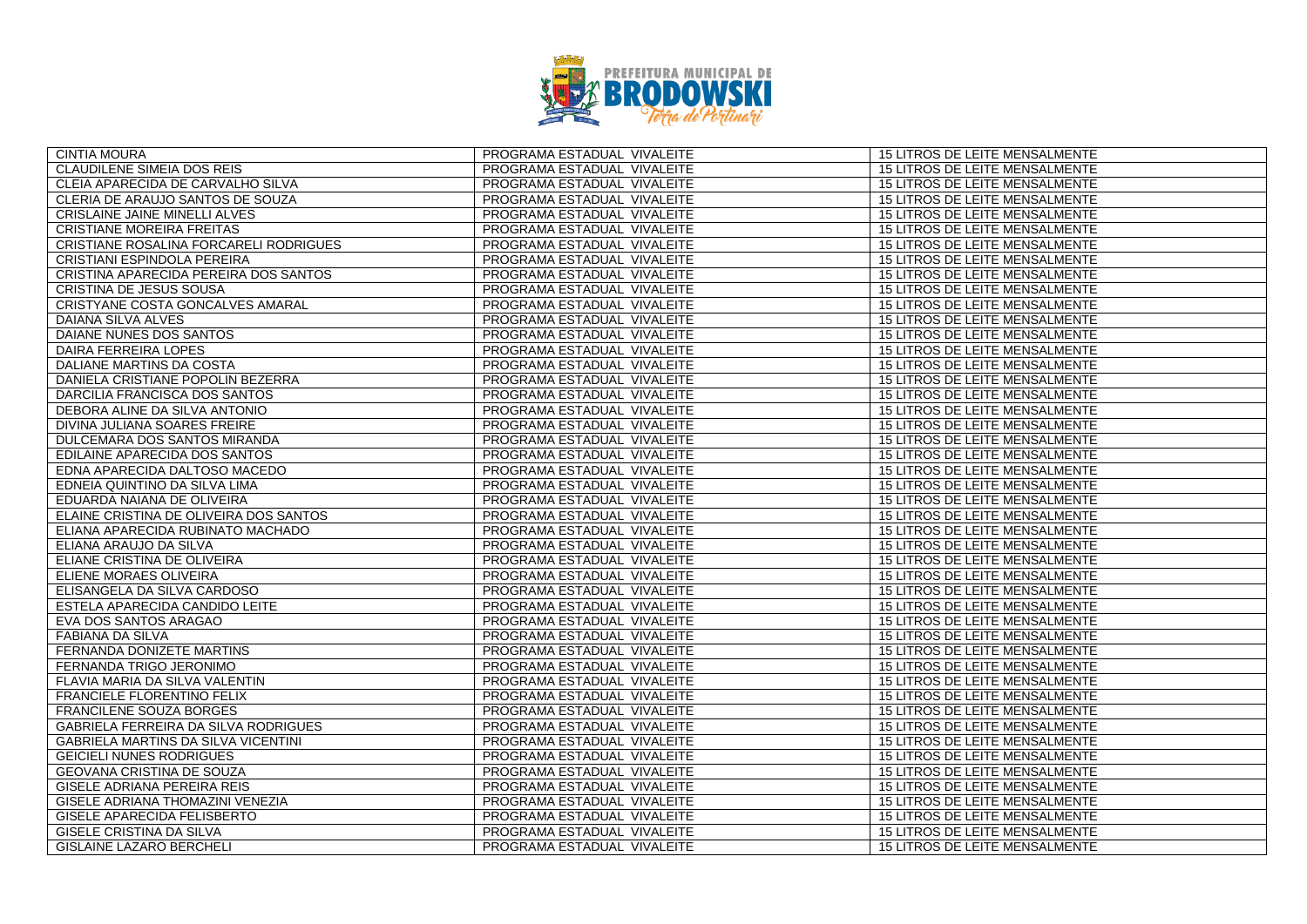

| GISLAINE LOPES DOS SANTOS OLIVEIRA            | PROGRAMA ESTADUAL VIVALEITE | 15 LITROS DE LEITE MENSALMENTE        |
|-----------------------------------------------|-----------------------------|---------------------------------------|
| GISLANIA ROBERTA SILVA DOS REIS               | PROGRAMA ESTADUAL VIVALEITE | 15 LITROS DE LEITE MENSALMENTE        |
| <b>GRACIELE RODRIGUES CANDIDO</b>             | PROGRAMA ESTADUAL VIVALEITE | 15 LITROS DE LEITE MENSALMENTE        |
| <b>HELOISA LIMA COSTA</b>                     | PROGRAMA ESTADUAL VIVALEITE | 15 LITROS DE LEITE MENSALMENTE        |
| IOHANA MICAELI DE OLIVEIRA SILVA              | PROGRAMA ESTADUAL VIVALEITE | 15 LITROS DE LEITE MENSALMENTE        |
| ITALA APARECIDA DA SILVA MOTA DE SOUZA        | PROGRAMA ESTADUAL VIVALEITE | 15 LITROS DE LEITE MENSALMENTE        |
| <b>IVANETE DE OLIVEIRA</b>                    | PROGRAMA ESTADUAL VIVALEITE | <b>15 LITROS DE LEITE MENSALMENTE</b> |
| IZILDA APARECIDA OLIVEIRA                     | PROGRAMA ESTADUAL VIVALEITE | 15 LITROS DE LEITE MENSALMENTE        |
| <b>JAIANE LUZ DE SOUSA</b>                    | PROGRAMA ESTADUAL VIVALEITE | 15 LITROS DE LEITE MENSALMENTE        |
| <b>JAINE MENDES</b>                           | PROGRAMA ESTADUAL VIVALEITE | 15 LITROS DE LEITE MENSALMENTE        |
| JANAINA BERNARDES NICOLAU                     | PROGRAMA ESTADUAL VIVALEITE | 15 LITROS DE LEITE MENSALMENTE        |
| <b>JANAINA RAMOS MONTEIRO</b>                 | PROGRAMA ESTADUAL VIVALEITE | <b>15 LITROS DE LEITE MENSALMENTE</b> |
| JAYNE FRANCIELI PRIGNOLATO                    | PROGRAMA ESTADUAL VIVALEITE | 15 LITROS DE LEITE MENSALMENTE        |
| JENIFER FRANCIELE DA COSTA SILVA              | PROGRAMA ESTADUAL VIVALEITE | 15 LITROS DE LEITE MENSALMENTE        |
| JENIFER TOZARINI DOS SANTOS                   | PROGRAMA ESTADUAL VIVALEITE | 15 LITROS DE LEITE MENSALMENTE        |
| JENIFFER CRISTINA DE PAULA                    | PROGRAMA ESTADUAL VIVALEITE | 15 LITROS DE LEITE MENSALMENTE        |
| JENNIFFER CAROLINE DOS SANTOS ALEXANDRE       | PROGRAMA ESTADUAL VIVALEITE | <b>15 LITROS DE LEITE MENSALMENTE</b> |
| <b>JESSICA APARECIDA DE OLIVEIRA</b>          | PROGRAMA ESTADUAL VIVALEITE | 15 LITROS DE LEITE MENSALMENTE        |
| <b>JESSICA CARLA DOS SANTOS</b>               | PROGRAMA ESTADUAL VIVALEITE | 15 LITROS DE LEITE MENSALMENTE        |
| JESSICA CRISTINA DE OLIVEIRA FERRANTI         | PROGRAMA ESTADUAL VIVALEITE | 15 LITROS DE LEITE MENSALMENTE        |
| JESSICA DE SOUSA PEREIRA                      | PROGRAMA ESTADUAL VIVALEITE | 15 LITROS DE LEITE MENSALMENTE        |
| JESSICA MARA VENEZIA HIPOLITO                 | PROGRAMA ESTADUAL VIVALEITE | 15 LITROS DE LEITE MENSALMENTE        |
| JESSICA SAMARA BRITO DE SOUSA                 | PROGRAMA ESTADUAL VIVALEITE | 15 LITROS DE LEITE MENSALMENTE        |
| JOANA DARC SOARES DOS SANTOS                  | PROGRAMA ESTADUAL VIVALEITE | 15 LITROS DE LEITE MENSALMENTE        |
| JOICE RIBEIRO DE CASTRO                       | PROGRAMA ESTADUAL VIVALEITE | 15 LITROS DE LEITE MENSALMENTE        |
| JOSEANE MARIA DA SILVA DOS SANTOS             | PROGRAMA ESTADUAL VIVALEITE | 15 LITROS DE LEITE MENSALMENTE        |
| JOSEVANIA SANTANA BARROS                      | PROGRAMA ESTADUAL VIVALEITE | 15 LITROS DE LEITE MENSALMENTE        |
| JOSIANE APARECIDA DE ALMEIDA                  | PROGRAMA ESTADUAL VIVALEITE | 15 LITROS DE LEITE MENSALMENTE        |
| JOSIANE APARECIDA DE OLIVEIRA DE PAULO        | PROGRAMA ESTADUAL VIVALEITE | 15 LITROS DE LEITE MENSALMENTE        |
| <b>JOSIANE MOURA</b>                          | PROGRAMA ESTADUAL VIVALEITE | 15 LITROS DE LEITE MENSALMENTE        |
| JULIANA FERNANDA RODRIGUES BARBOSA            | PROGRAMA ESTADUAL VIVALEITE | 15 LITROS DE LEITE MENSALMENTE        |
| KARINE FERREIRA PINHEIRO DA CONCEICAO ANTONIO | PROGRAMA ESTADUAL VIVALEITE | 15 LITROS DE LEITE MENSALMENTE        |
| KARLA ROBERTA MARIGHETTI SOUZA                | PROGRAMA ESTADUAL VIVALEITE | 15 LITROS DE LEITE MENSALMENTE        |
| <b>KAROLAINE CRISTINA IZAIAS</b>              | PROGRAMA ESTADUAL VIVALEITE | <b>15 LITROS DE LEITE MENSALMENTE</b> |
| <b>KATIANA LIMA SANTOS</b>                    | PROGRAMA ESTADUAL VIVALEITE | 15 LITROS DE LEITE MENSALMENTE        |
| <b>KEILIANE MENDES MARTINS</b>                | PROGRAMA ESTADUAL VIVALEITE | 15 LITROS DE LEITE MENSALMENTE        |
| KEILIANE MENDES MARTINS                       | PROGRAMA ESTADUAL VIVALEITE | 15 LITROS DE LEITE MENSALMENTE        |
| KEITELI TOZARINI DOS SANTOS                   | PROGRAMA ESTADUAL VIVALEITE | 15 LITROS DE LEITE MENSALMENTE        |
| KELLE MARQUES GONCALVES THEODORO              | PROGRAMA ESTADUAL VIVALEITE | 15 LITROS DE LEITE MENSALMENTE        |
| KELLY PRISCILA VASCONCELOS DA SILVA           | PROGRAMA ESTADUAL VIVALEITE | 15 LITROS DE LEITE MENSALMENTE        |
| LAIS AMANDA DE SOUSA SILVA                    | PROGRAMA ESTADUAL VIVALEITE | 15 LITROS DE LEITE MENSALMENTE        |
| LAIS CRISTINA DA SILVA PINHO                  | PROGRAMA ESTADUAL VIVALEITE | 15 LITROS DE LEITE MENSALMENTE        |
| LAISLA FERNANDA DE OLIVEIRA DAL POGIETO       | PROGRAMA ESTADUAL VIVALEITE | 15 LITROS DE LEITE MENSALMENTE        |
| LEANDRA CARVALHO LIMA                         | PROGRAMA ESTADUAL VIVALEITE | 15 LITROS DE LEITE MENSALMENTE        |
| LEANDRA MARCIA QUINTINO OLIVEIRA              | PROGRAMA ESTADUAL VIVALEITE | 15 LITROS DE LEITE MENSALMENTE        |
| LEIDIANE CAROLAINE MINELLI ALVES              | PROGRAMA ESTADUAL VIVALEITE | 15 LITROS DE LEITE MENSALMENTE        |
| LEIDIANE LETICIA COLOMBARI                    | PROGRAMA ESTADUAL VIVALEITE | 15 LITROS DE LEITE MENSALMENTE        |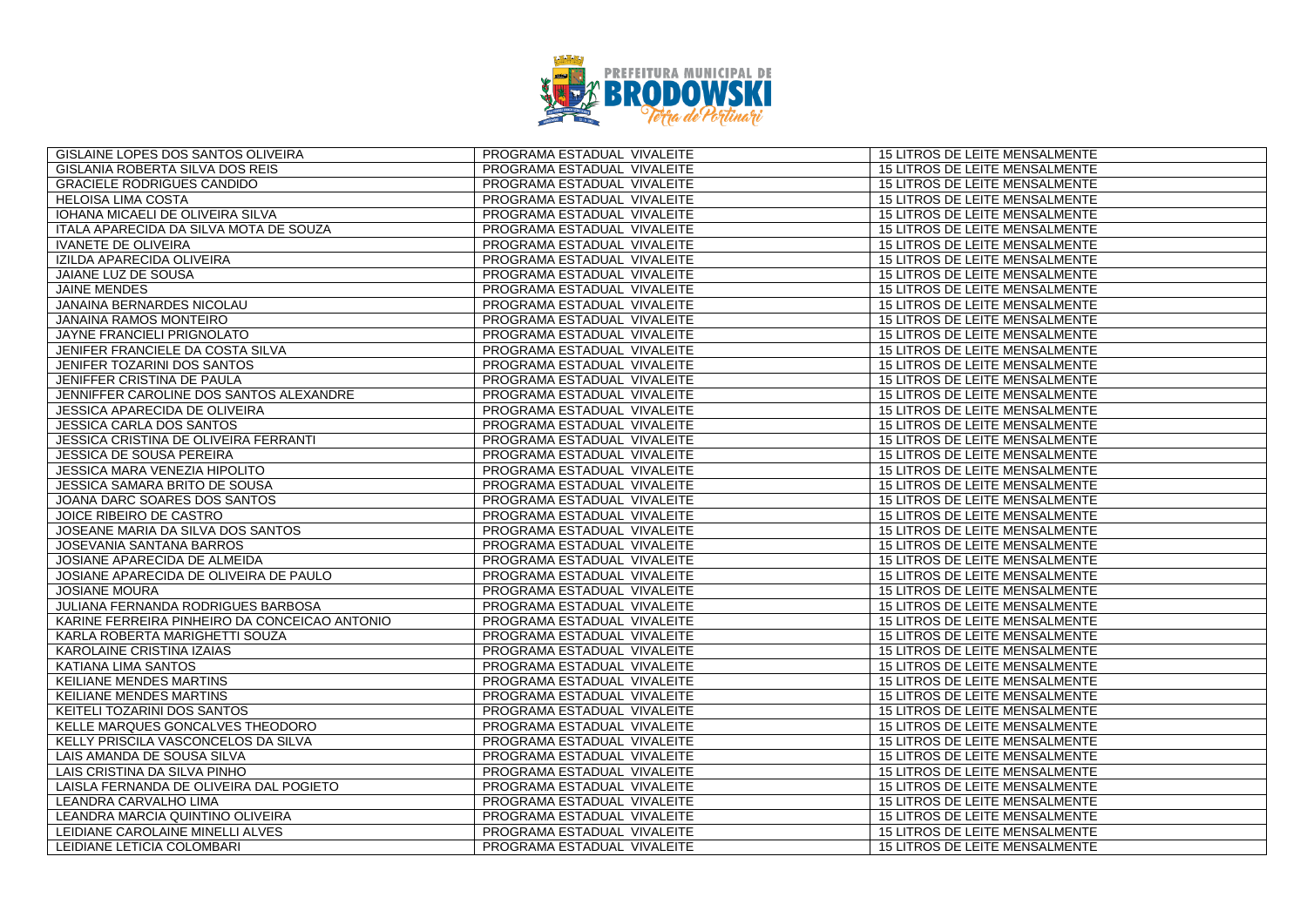

| LEIRIANE APARECIDA DE ALMEIDA       | PROGRAMA ESTADUAL VIVALEITE | 15 LITROS DE LEITE MENSALMENTE        |
|-------------------------------------|-----------------------------|---------------------------------------|
| LETICIA DE ASSIS FERNANDES          | PROGRAMA ESTADUAL VIVALEITE | 15 LITROS DE LEITE MENSALMENTE        |
| LETICIA LAURA BARBOSA DOS SANTOS    | PROGRAMA ESTADUAL VIVALEITE | 15 LITROS DE LEITE MENSALMENTE        |
| LIDIANE MARIA RIBEIRO               | PROGRAMA ESTADUAL VIVALEITE | <b>15 LITROS DE LEITE MENSALMENTE</b> |
| LILIAN APARECIDA DE CASTRO SANTOS   | PROGRAMA ESTADUAL VIVALEITE | 15 LITROS DE LEITE MENSALMENTE        |
| LIRIAN CRISTINA PACHECO             | PROGRAMA ESTADUAL VIVALEITE | 15 LITROS DE LEITE MENSALMENTE        |
| LORENA CRISTINA FERRANTI MAGRON     | PROGRAMA ESTADUAL VIVALEITE | <b>15 LITROS DE LEITE MENSALMENTE</b> |
| LORRAINE EDUARDA DE SOUSA           | PROGRAMA ESTADUAL VIVALEITE | 15 LITROS DE LEITE MENSALMENTE        |
| LOURDES ROBERTA DOS SANTOS          | PROGRAMA ESTADUAL VIVALEITE | 15 LITROS DE LEITE MENSALMENTE        |
| LUANA APARECIDA DA SILVA            | PROGRAMA ESTADUAL VIVALEITE | 15 LITROS DE LEITE MENSALMENTE        |
| LUCIA COZERO                        | PROGRAMA ESTADUAL VIVALEITE | 15 LITROS DE LEITE MENSALMENTE        |
| LUCIANA DA SILVA                    | PROGRAMA ESTADUAL VIVALEITE | <b>15 LITROS DE LEITE MENSALMENTE</b> |
| <b>LUCIANA FERREIRA</b>             | PROGRAMA ESTADUAL VIVALEITE | 15 LITROS DE LEITE MENSALMENTE        |
| LUCIANA PAULINO EUGENIO RAMOS       | PROGRAMA ESTADUAL VIVALEITE | 15 LITROS DE LEITE MENSALMENTE        |
| LUCILENE CRISTINA PIOVANI ANDRADE   | PROGRAMA ESTADUAL VIVALEITE | 15 LITROS DE LEITE MENSALMENTE        |
| LUZIA DE FATIMA BALBINO RODRIGUES   | PROGRAMA ESTADUAL VIVALEITE | 15 LITROS DE LEITE MENSALMENTE        |
| <b>MACIANA LIMA MOREIRA</b>         | PROGRAMA ESTADUAL VIVALEITE | <b>15 LITROS DE LEITE MENSALMENTE</b> |
| MAIARA FERNANDA PEREIRA VIEIRA      | PROGRAMA ESTADUAL VIVALEITE | 15 LITROS DE LEITE MENSALMENTE        |
| MARCELA APARECIDA CANDIDO           | PROGRAMA ESTADUAL VIVALEITE | 15 LITROS DE LEITE MENSALMENTE        |
| MARCELA LUCIA DOS SANTOS VICENTE    | PROGRAMA ESTADUAL VIVALEITE | 15 LITROS DE LEITE MENSALMENTE        |
| MARCELA MARIA ALVES FERRARI         | PROGRAMA ESTADUAL VIVALEITE | 15 LITROS DE LEITE MENSALMENTE        |
| MARIA ANA MEDEIROS SORIANO          | PROGRAMA ESTADUAL VIVALEITE | 15 LITROS DE LEITE MENSALMENTE        |
| MARIA CRISTIELE NUNES RODRIGUES     | PROGRAMA ESTADUAL VIVALEITE | 15 LITROS DE LEITE MENSALMENTE        |
| MARIA DA GUIA DA SILVA SIQUEIRA     | PROGRAMA ESTADUAL VIVALEITE | 15 LITROS DE LEITE MENSALMENTE        |
| MARIA EDUARDA BARBOSA LOPES         | PROGRAMA ESTADUAL VIVALEITE | 15 LITROS DE LEITE MENSALMENTE        |
| <b>MARIA HELENA MARTINS</b>         | PROGRAMA ESTADUAL VIVALEITE | 15 LITROS DE LEITE MENSALMENTE        |
| MARIANA APARECIDA DE MORAES         | PROGRAMA ESTADUAL VIVALEITE | 15 LITROS DE LEITE MENSALMENTE        |
| <b>MARIA RITA ROSA</b>              | PROGRAMA ESTADUAL VIVALEITE | 15 LITROS DE LEITE MENSALMENTE        |
| MARIA THAYNARA BERNARDO DE MENDONCA | PROGRAMA ESTADUAL VIVALEITE | 15 LITROS DE LEITE MENSALMENTE        |
| MARILIA APARECIDA PEREIRA DA SILVA  | PROGRAMA ESTADUAL VIVALEITE | 15 LITROS DE LEITE MENSALMENTE        |
| MARILZA DOS SANTOS MARCOLINO        | PROGRAMA ESTADUAL VIVALEITE | 15 LITROS DE LEITE MENSALMENTE        |
| MARINA SANTOS DE OLIVEIRA VICENTINI | PROGRAMA ESTADUAL VIVALEITE | 15 LITROS DE LEITE MENSALMENTE        |
| MARINES DE SOUZA OLIVEIRA           | PROGRAMA ESTADUAL VIVALEITE | 15 LITROS DE LEITE MENSALMENTE        |
| MARLEIDE DOS SANTOS RIBEIRO         | PROGRAMA ESTADUAL VIVALEITE | <b>15 LITROS DE LEITE MENSALMENTE</b> |
| MAYLA CAROLINA DE OLIVEIRA          | PROGRAMA ESTADUAL VIVALEITE | 15 LITROS DE LEITE MENSALMENTE        |
| MICHELY SANTOS LIMA                 | PROGRAMA ESTADUAL VIVALEITE | 15 LITROS DE LEITE MENSALMENTE        |
| MILENA APARECIDA DE ALMEIDA SIMISIC | PROGRAMA ESTADUAL VIVALEITE | 15 LITROS DE LEITE MENSALMENTE        |
| MIRIAM CRISTINA DE SOUZA            | PROGRAMA ESTADUAL VIVALEITE | 15 LITROS DE LEITE MENSALMENTE        |
| MIRIAN BATISTA DA SILVA             | PROGRAMA ESTADUAL VIVALEITE | 15 LITROS DE LEITE MENSALMENTE        |
| MONICA BIANCA GONCALVES             | PROGRAMA ESTADUAL VIVALEITE | 15 LITROS DE LEITE MENSALMENTE        |
| MONICA SILVA PEREIRA                | PROGRAMA ESTADUAL VIVALEITE | 15 LITROS DE LEITE MENSALMENTE        |
| MONIQUE RODRIGUES ROCHA             | PROGRAMA ESTADUAL VIVALEITE | 15 LITROS DE LEITE MENSALMENTE        |
| <b>NAIARA PEDRUCCI</b>              | PROGRAMA ESTADUAL VIVALEITE | 15 LITROS DE LEITE MENSALMENTE        |
| NATALIA CRISTINA DESTIDO CESTARI    | PROGRAMA ESTADUAL VIVALEITE | 15 LITROS DE LEITE MENSALMENTE        |
| NATALIA FRANCIELI FERREIRA DA SILVA | PROGRAMA ESTADUAL VIVALEITE | 15 LITROS DE LEITE MENSALMENTE        |
| NATALIA FRANCISCO DOS SANTOS TOLOI  | PROGRAMA ESTADUAL VIVALEITE | 15 LITROS DE LEITE MENSALMENTE        |
| NATALIA MIRIELEN TORRES             | PROGRAMA ESTADUAL VIVALEITE | 15 LITROS DE LEITE MENSALMENTE        |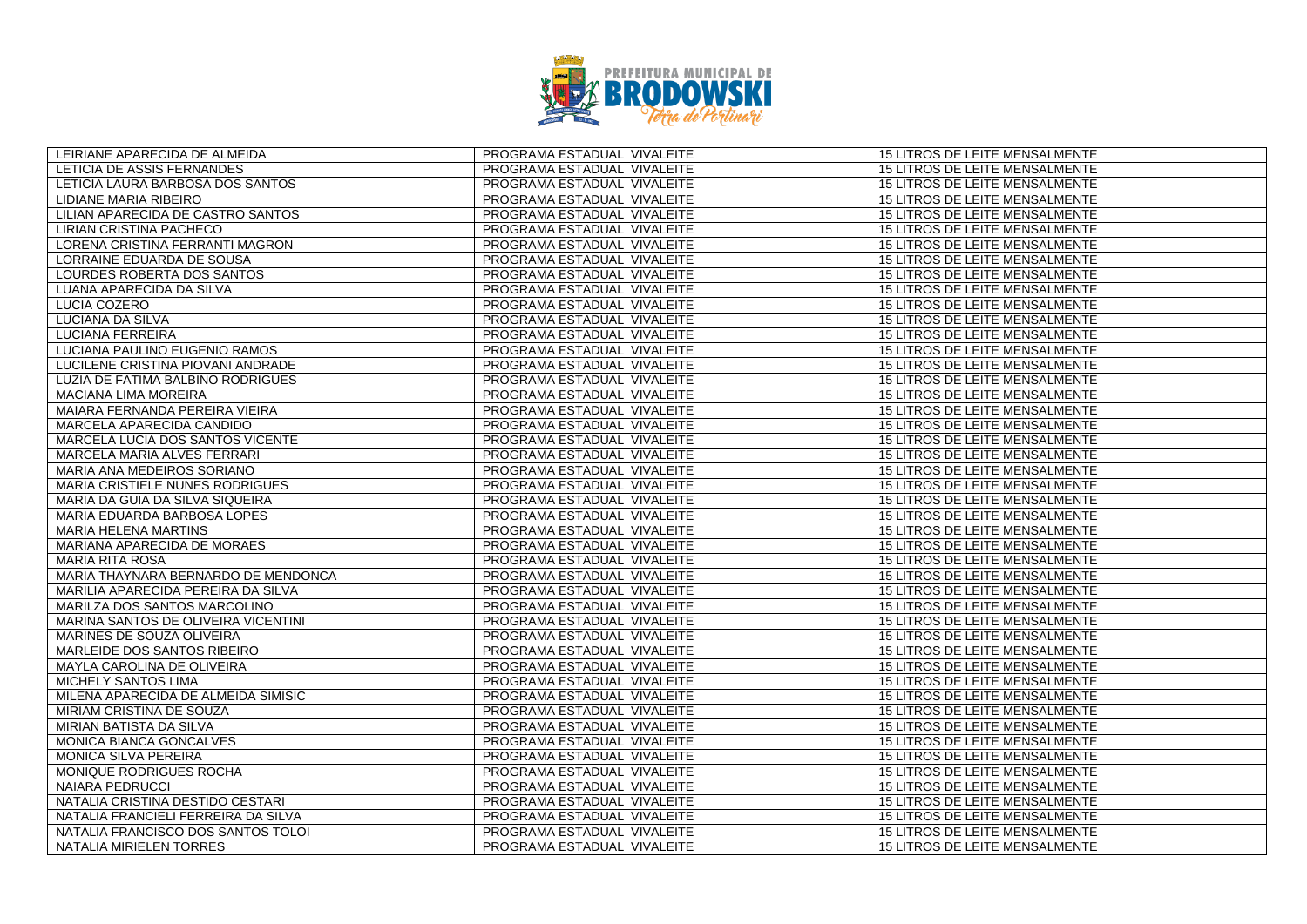

| NATALINA MONTEIRO SOBRINHO                     | PROGRAMA ESTADUAL VIVALEITE | 15 LITROS DE LEITE MENSALMENTE        |
|------------------------------------------------|-----------------------------|---------------------------------------|
| NATHALIA LAUANY BATISTA DO NASCIMENTO SIQUEIRA | PROGRAMA ESTADUAL VIVALEITE | 15 LITROS DE LEITE MENSALMENTE        |
| NATHALIE CRISTHINI MARTINS RODRIGUES           | PROGRAMA ESTADUAL VIVALEITE | 15 LITROS DE LEITE MENSALMENTE        |
| NATHALIE CRISTHINI MARTINS RODRIGUES           | PROGRAMA ESTADUAL VIVALEITE | <b>15 LITROS DE LEITE MENSALMENTE</b> |
| PALOMA SOARES DA SILVA                         | PROGRAMA ESTADUAL VIVALEITE | 15 LITROS DE LEITE MENSALMENTE        |
| PAMELA GLEICE DE JESUS GOMES SOARES            | PROGRAMA ESTADUAL VIVALEITE | 15 LITROS DE LEITE MENSALMENTE        |
| PATRICIA BARBATO MARQUES                       | PROGRAMA ESTADUAL VIVALEITE | <b>15 LITROS DE LEITE MENSALMENTE</b> |
| PRISCILA REGINA BRAGA                          | PROGRAMA ESTADUAL VIVALEITE | 15 LITROS DE LEITE MENSALMENTE        |
| RAFAELA DE SOUSA                               | PROGRAMA ESTADUAL VIVALEITE | 15 LITROS DE LEITE MENSALMENTE        |
| RAFAELA FARIAS DA ROCHA                        | PROGRAMA ESTADUAL VIVALEITE | 15 LITROS DE LEITE MENSALMENTE        |
| RAISSA EDUARDA FIGUEIREDO DOS SANTOS           | PROGRAMA ESTADUAL VIVALEITE | 15 LITROS DE LEITE MENSALMENTE        |
| RENATA CRISTINA MANHE BOLDRIN                  | PROGRAMA ESTADUAL VIVALEITE | <b>15 LITROS DE LEITE MENSALMENTE</b> |
| RENATA CRISTINA VILA VIEIRA                    | PROGRAMA ESTADUAL VIVALEITE | 15 LITROS DE LEITE MENSALMENTE        |
| RITA APARECIDA DE OLIVEIRA                     | PROGRAMA ESTADUAL VIVALEITE | 15 LITROS DE LEITE MENSALMENTE        |
| RITA CRISTINA FEITOZA QUITERA                  | PROGRAMA ESTADUAL VIVALEITE | 15 LITROS DE LEITE MENSALMENTE        |
| ROSANA QUINTINO DA SILVA                       | PROGRAMA ESTADUAL VIVALEITE | 15 LITROS DE LEITE MENSALMENTE        |
| ROSANGELA SILVA EDUARDO                        | PROGRAMA ESTADUAL VIVALEITE | <b>15 LITROS DE LEITE MENSALMENTE</b> |
| ROSEANE RODRIGUES DA SILVA ALMEIDA             | PROGRAMA ESTADUAL VIVALEITE | 15 LITROS DE LEITE MENSALMENTE        |
| ROSELI APARECIDA FERRAREZ                      | PROGRAMA ESTADUAL VIVALEITE | 15 LITROS DE LEITE MENSALMENTE        |
| ROSIANE RAMOS SOUSA                            | PROGRAMA ESTADUAL VIVALEITE | 15 LITROS DE LEITE MENSALMENTE        |
| ROSICLEIDE VIANA DA SILVA                      | PROGRAMA ESTADUAL VIVALEITE | 15 LITROS DE LEITE MENSALMENTE        |
| SABRINA GIOVANA DOS SANTOS                     | PROGRAMA ESTADUAL VIVALEITE | 15 LITROS DE LEITE MENSALMENTE        |
| SANDRA DANIELA BARTHOLOMEU                     | PROGRAMA ESTADUAL VIVALEITE | 15 LITROS DE LEITE MENSALMENTE        |
| SANDRA DANIELA BARTHOLOMEU                     | PROGRAMA ESTADUAL VIVALEITE | 15 LITROS DE LEITE MENSALMENTE        |
| SHAIANE STEPHANIE DOS SANTOS LIMA              | PROGRAMA ESTADUAL VIVALEITE | 15 LITROS DE LEITE MENSALMENTE        |
| SIDALVA PEREIRA DOS SANTOS                     | PROGRAMA ESTADUAL VIVALEITE | 15 LITROS DE LEITE MENSALMENTE        |
| SIMONE APARECIDA BARBOSA                       | PROGRAMA ESTADUAL VIVALEITE | 15 LITROS DE LEITE MENSALMENTE        |
| SIMONE RODRIGUES BARBOSA                       | PROGRAMA ESTADUAL VIVALEITE | 15 LITROS DE LEITE MENSALMENTE        |
| SIMONE ROSANA DA SILVA                         | PROGRAMA ESTADUAL VIVALEITE | 15 LITROS DE LEITE MENSALMENTE        |
| SOLANGE DA SILVA PAULA                         | PROGRAMA ESTADUAL VIVALEITE | 15 LITROS DE LEITE MENSALMENTE        |
| SONIA CRISTINA BARBOSA                         | PROGRAMA ESTADUAL VIVALEITE | 15 LITROS DE LEITE MENSALMENTE        |
| STEFANI LORRANE DOS SANTOS CANDIDO             | PROGRAMA ESTADUAL VIVALEITE | 15 LITROS DE LEITE MENSALMENTE        |
| STEFANI RAINHA DA SILVA CACHOEIRA              | PROGRAMA ESTADUAL VIVALEITE | 15 LITROS DE LEITE MENSALMENTE        |
| SUSAMARA BARBOSA                               | PROGRAMA ESTADUAL VIVALEITE | <b>15 LITROS DE LEITE MENSALMENTE</b> |
| SUZANA BEZERRA UCHOA                           | PROGRAMA ESTADUAL VIVALEITE | 15 LITROS DE LEITE MENSALMENTE        |
| TAILA CRISTINA DE SOUZA GULLO                  | PROGRAMA ESTADUAL VIVALEITE | 15 LITROS DE LEITE MENSALMENTE        |
| TAINA DOS SANTOS ALVES                         | PROGRAMA ESTADUAL VIVALEITE | 15 LITROS DE LEITE MENSALMENTE        |
| TAINA ELOIZA MARTINS VICENTE                   | PROGRAMA ESTADUAL VIVALEITE | 15 LITROS DE LEITE MENSALMENTE        |
| TAINA OLIVEIRA DA SILVA                        | PROGRAMA ESTADUAL VIVALEITE | 15 LITROS DE LEITE MENSALMENTE        |
| <b>TAINARA ROSA MARTINS</b>                    | PROGRAMA ESTADUAL VIVALEITE | 15 LITROS DE LEITE MENSALMENTE        |
| TAIS CRISTINA DA SILVA OLIVEIRA                | PROGRAMA ESTADUAL VIVALEITE | 15 LITROS DE LEITE MENSALMENTE        |
| TALIANE CRISTINA MAGALINI PEREIRA              | PROGRAMA ESTADUAL VIVALEITE | 15 LITROS DE LEITE MENSALMENTE        |
| TALITA GASPAR PEREIRA                          | PROGRAMA ESTADUAL VIVALEITE | 15 LITROS DE LEITE MENSALMENTE        |
| TAMARA LETICIA HENRIQUE DA SILVA               | PROGRAMA ESTADUAL VIVALEITE | 15 LITROS DE LEITE MENSALMENTE        |
| TAMARA THEODORO DE SOUZA                       | PROGRAMA ESTADUAL VIVALEITE | 15 LITROS DE LEITE MENSALMENTE        |
| TAMARA TUANE DOS REIS                          | PROGRAMA ESTADUAL VIVALEITE | 15 LITROS DE LEITE MENSALMENTE        |
| TAMIRES DA SILVA ANTONIO                       | PROGRAMA ESTADUAL VIVALEITE | 15 LITROS DE LEITE MENSALMENTE        |